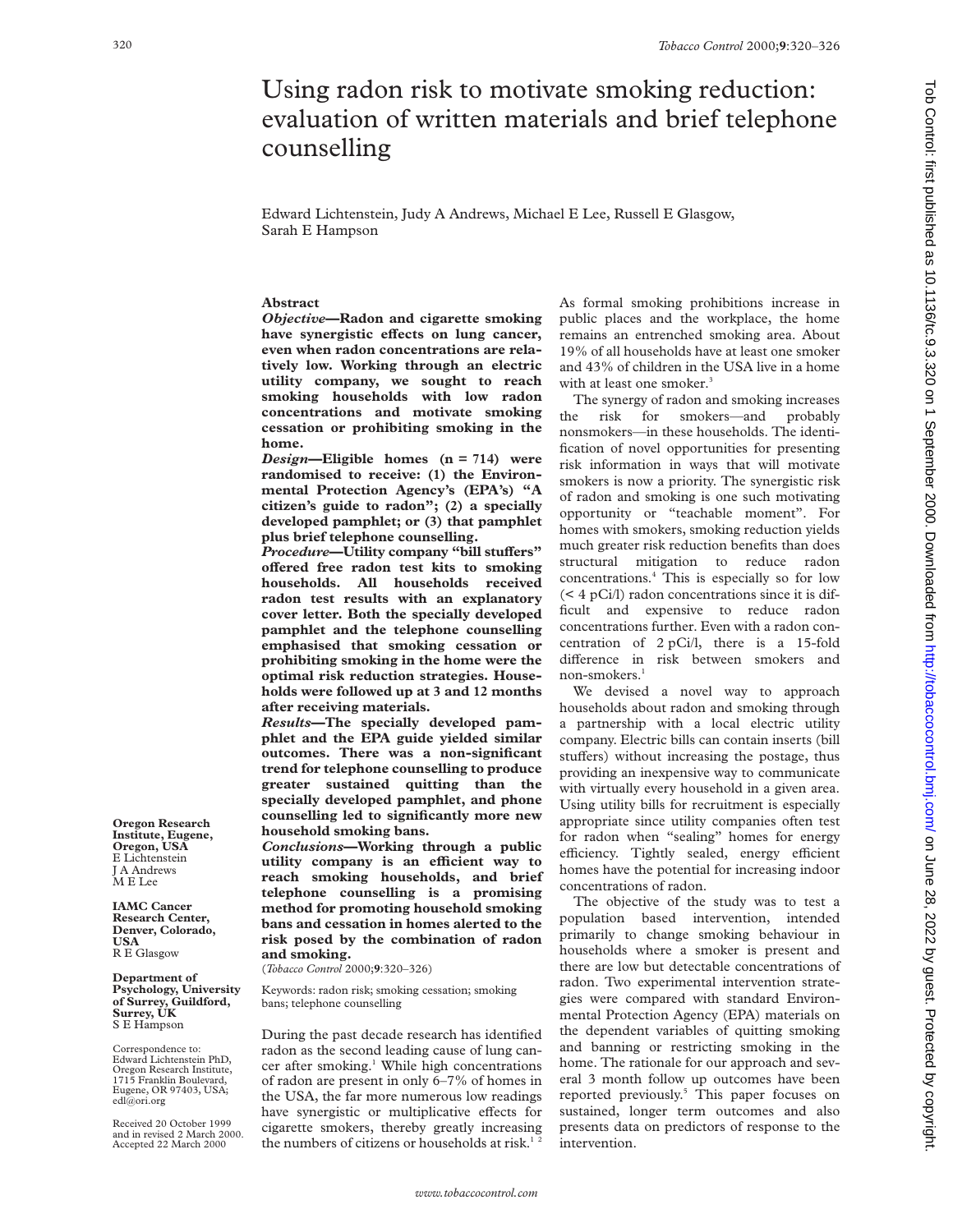

*Figure 1 Household recruitment, randomisation, and retention.*

# **Methods** DESIGN

Eligible households were randomised to one of three intervention conditions: (1) the EPA's "A citizen's guide to radon"; (2) a pamphlet we developed on the basis of formative research, dubbed the ORI pamphlet; or (3) the ORI pamphlet plus telephone counselling. All households received test results of their radon concentrations with a cover letter explaining the results and their implications for action.

# RECRUITMENT AND PARTICIPATION

A flow diagram for recruitment, participation, and assignment is presented in fig 1. Informational coupons enclosed with customers' utility bills invited households with at least one smoker to request a free radon test kit by completing and returning the coupon along with their utility payment. Recruitment coupons were included in all of the utility bills sent to 14 000 customers during October 1996, and the procedure was repeated in December and

*Table 1 Demographic and baseline smoking history variables by condition*

|                                                                                                      | Intervention condition              |                                     |                                         |  |
|------------------------------------------------------------------------------------------------------|-------------------------------------|-------------------------------------|-----------------------------------------|--|
| Variable                                                                                             | EPA guide                           | ORI<br>pamphlet                     | $ORI$ pamphlet $+$<br>phone counselling |  |
| Households                                                                                           | $n = 217$                           | $n = 257$                           | $n = 240$                               |  |
| Respondent's education $(\% > high school)$                                                          | 58.1                                | 65.3                                | 61.3                                    |  |
| % single family owned home                                                                           | 78.2                                | 85.1                                | 79.4                                    |  |
| % previously tested for radon                                                                        | 1.9                                 | 3.5                                 | 2.1                                     |  |
| % with more than one smoker in home                                                                  | 34.1                                | 32.3                                | 38.8                                    |  |
| % banning smoking in home                                                                            | 28.6                                | 25.7                                | 25.0                                    |  |
| Individual smokers<br>Average cigarettes smoked/day<br>Intent to quit smoking $(0-10 \text{ scale})$ | $n = 291$<br>19.4(11.4)<br>5.4(2.9) | $n = 345$<br>20.2(11.4)<br>5.5(3.0) | $n = 354$<br>20.0(10.5)<br>5.4(3.1)     |  |

February 1997. After 30 weeks of recruitment, 1220 coupons requesting a free radon test kit were received, representing over 40% of the estimated smoking households (we assume that 20% of households contained a smoker based on a 25% smoking prevalence at the time of our study and our finding that 54% of our households contained more than one smoker).

Households returning the coupon were sent a radon test kit along with a baseline survey assessing the demographic characteristics and smoking habits of household members. A \$2 bill was included as an incentive for returning the survey. From the 1220 radon packets sent, 788 smoking households returned the household survey (106 non-smoking households also requested kits and were sent them). Of these smoking households, 714 were randomised into the study (22 were excluded because of high radon concentrations (see below), 22 had cigar or pipe smokers only, and 30 for miscellaneous reasons). These 714 households contained 1005 smokers, 547 nonsmoking adults, and 469 children under the age of 18. Reflecting the limited ethnic diversity in the area, respondents, for the most part, were white (95%), with 2% American Indian, and less than 1% Latino.

Table 1 summarises key demographic and smoking characteristics for the three intervention conditions. The three conditions were similar on demographic and baseline smoking characteristics. Of the respondents, 65% were smokers and 35% were non-smokers in a smoking household. The eligible households had an average of 1.4 smokers per household who smoked an average of 20 cigarettes per day, of which about 10 were smoked inside the home. The mean (SD) contemplation ladder score $6$  for smokers was 5.4 (3.0), indicating much variation in readiness to quit. At baseline, 62% of households had rules about indoor smoking and 26% had a rule completely banning smoking inside the house.

The 22 households that tested at or above 4 pCi/l—the concentration at which the EPA recommends structural mitigation—were excluded from the study because we did not want to complicate intervention materials with material on structural mitigation. These households received their test scores, the EPA guide, advice to quit or reduce smoking, a second test kit to confirm the high reading, and information and referral for structural mitigation.

Households receiving only the EPA guide served as the control group. This 16 page guide contains a wealth of information on radon and mitigation (modifying homes to reduce radon concentrations) including one page on the combined risk of smoking and radon. This page contained a large table comparing the risks for smokers and non-smokers at various concentrations of radon. The guide is available at no cost from the EPA and is routinely sent to households who have tested for radon along with the test results.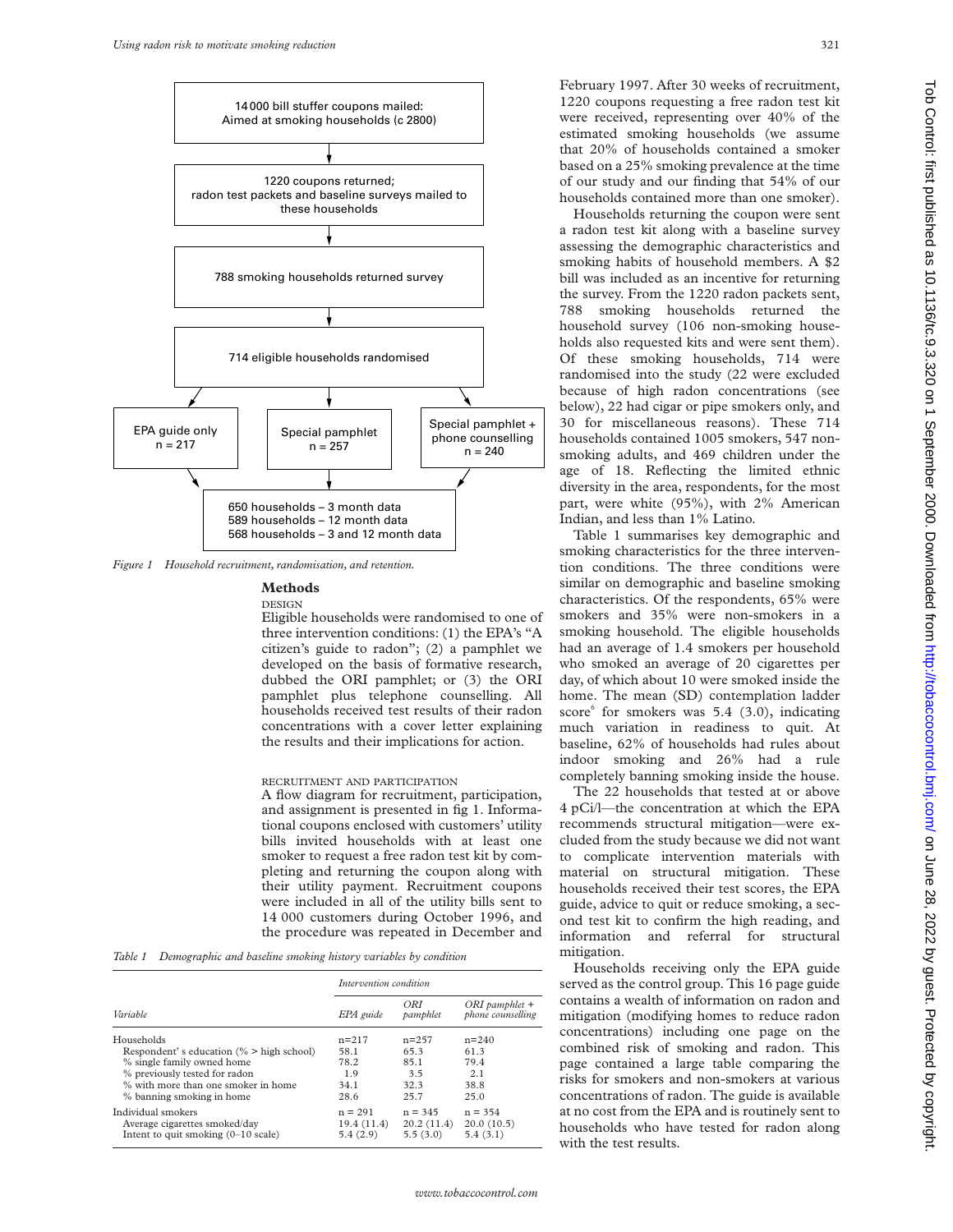# INTERVENTION

We sought to develop an intervention that was both effective and disseminable. The intervention approach was modelled upon low intensity interventions we have used successfully in a variety of health care settings. <sup>7</sup> We assumed that the radon issue would arouse motivation to engage in risk reducing actions, and the special pamphlet and the telephone counselling directed those actions toward smoking reduction.

On the basis of formative research that included questionnaires, interviews, and focus groups,5 8 we developed a short pamphlet (a folded, double sided, legal size page) that highlighted the point that even at low concentrations of radon, smoking households were at much greater risk than non-smoking households. The pamphlet advised households that quitting smoking or not smoking indoors were the most effective risk reduction strategies, and listed basic tips and strategies for quitting—for example, setting a quit date, using substitute behaviours. Households in the ORI pamphlet condition received this specifically developed piece.

Households in the telephone condition could receive up to two calls. The first call was delivered shortly after the household received their test results, explanatory letter, and ORI pamphlet. The call was brief, but supportive and non-confrontational. The counsellor first clarified any questions about the test results or written materials and then inquired about the respondent's interest in quitting smoking (we tried to talk to the smoker in the household but did not always succeed). Depending on interest or "readiness" to quit, <sup>9</sup> smokers were encouraged to quit or to avoid smoking inside the home. In effect, radon testing and concern about the radon smoking risk served as a "cueto-action" in a manner consistent with the Health Belief Model.<sup>10</sup> As appropriate, tips or strategies for quitting were offered. At the end of the call, a second call was negotiated if the smoker or household was willing. This call provided additional support and encouragement, and was also sensitive to the participant's progress in taking action to reduce risk.

All households received their radon test results along with a cover letter explaining the results and noting the implications for action. These cover letters emphasised that while the household radon concentration per se was low and not a basis for concern, in combination with smoking, there was a significant risk that could best be addressed by addressing smoking.

#### ASSESSMENT

Households were assessed at 3 and 12 months after intervention via a mailed questionnaire with a cover letter and a \$2 bill as a "thank you" for returning the completed questionnaire. After two weeks, a second questionnaire was mailed and, if the household failed to respond within another two weeks, we attempted to complete the assessment by telephone.

The primary outcomes were: (a) smoking cessation; and (b) eliminating or restricting smoking inside the home. The survey respondent was asked to list all members of the household and their current smoking status. Thus, some of the information on smoking outcomes comes from proxies, a procedure sometimes used in prevalence surveys.<sup>11</sup> Each smoker's interest in quitting was assessed by means of the "contemplation ladder", <sup>6</sup> an 11 point Likert scale. Smoking restrictions in the home were assessed with a single item asking the respondent to circle the statement that best described "the current smoking rules in your home" (no smoking in house; no smoking when certain people—for example, children present; restricted to certain areas; no rules). Changes in radon mitigation behaviour—for example, retesting, trying to fix the home—were assessed as secondary outcomes at the 3 month follow up only. The 3 month survey also included items asking about the helpfulness of the written materials and phone calls. Both the 3 and 12 month surveys contained risk perception items which are reported on elsewhere.<sup>12</sup>

#### **Results**

#### **ATTRITION**

Three month follow up data were obtained from 650 (91%) of the 714 eligible households, 12 month data from 589 (82.5%), and 568 (79.6%) households completed both surveys. The respondents for a household could vary over time; 75% of households who provided both 3 and 12 month follow up data had the same respondent on all occasions and there were no di Verences across conditions. We compared responders and non-responders at both follow up intervals. Among respondents who smoked at baseline, those who returned the 3 month questionnaire smoked significantly fewer cigarettes (mean 20.0 *v* 26.5, t (459) = 3.66,  $p < 0.001$ ) and smoked fewer cigarettes indoors (mean 10.4 *v* 15.5, t  $(456) = 3.58$ ,  $p < 0.001$ ) than did nonrespondents. Those who completed the 12 month questionnaire were more likely to be male  $(49.1\% \text{ v } 38.4\%; \chi^2(1, n = 713) = 4.78,$ p < 0.05) and more likely to be non-smokers  $(36.3\% \text{ } v \text{ } 28.0\%; \text{ } \chi^2 \text{ } (1, \text{ } n = 714) = 7.66,$ p < 0.05) than non-respondents. Smokers in households with respondents who returned the questionnaire had more interest in quitting smoking (mean 5.6 *v* 5.0, t (983) = 3.98, p < 0.01) than did smokers in non-responding households. Further analyses indicated that the relation between attrition and these baseline variables did not vary by intervention condition.

# IMPLEMENTATION OF INTERVENTION

The 3 month follow up survey provided information on receipt of intervention components and their perceived helpfulness. Table 2 summarises these findings. Nearly all subjects reported receiving written materials and most read substantial parts of them and reported them to be understandable and helpful. There were no significant differences between the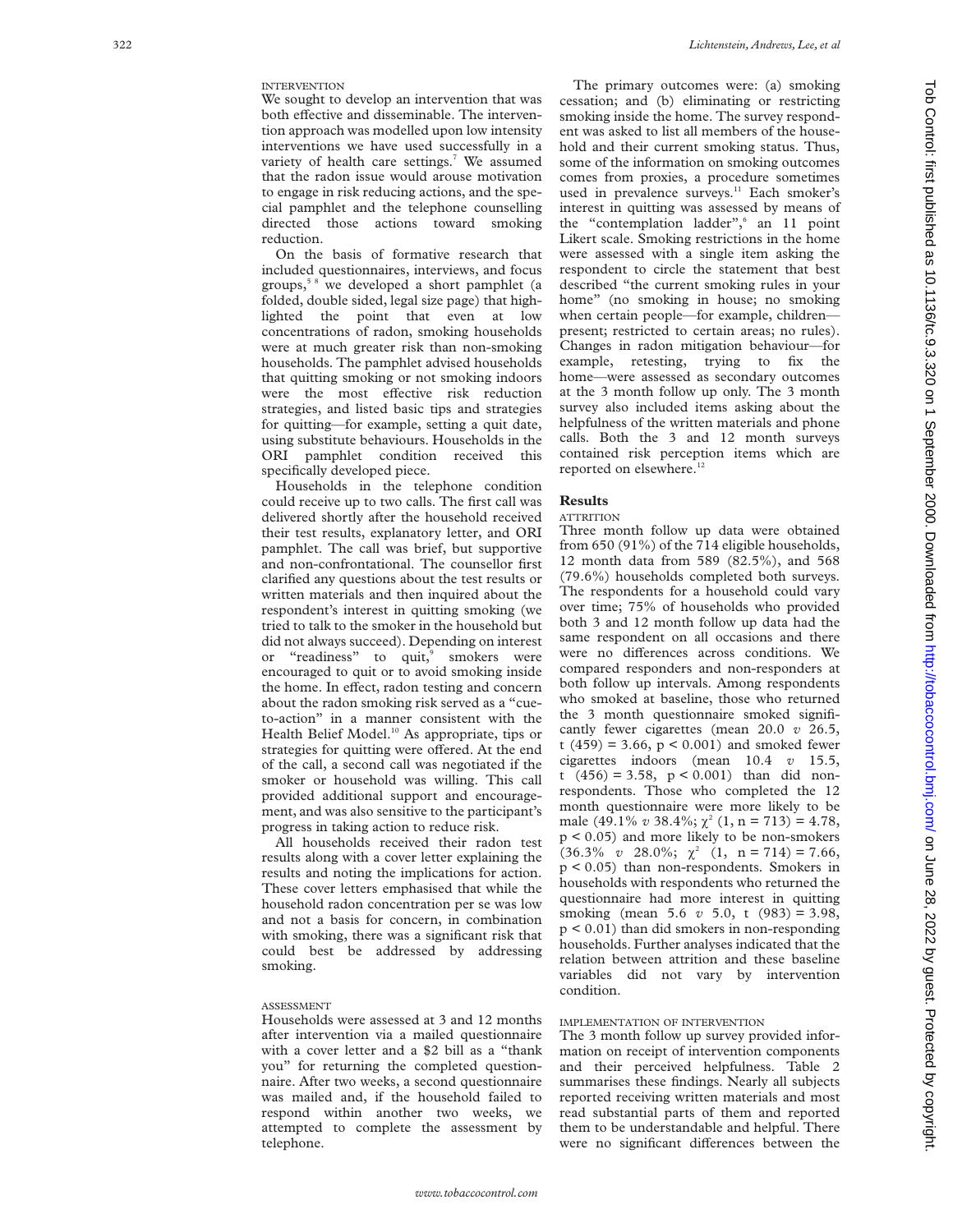*Table 2 Self reported receipt/helpfulness of intervention components by condition (3 month survey)*

|                                                                  | Intervention condition |                              |                                                      |
|------------------------------------------------------------------|------------------------|------------------------------|------------------------------------------------------|
| Variable                                                         | EPA guide<br>$(n=202)$ | ORI<br>pamphlet<br>$(n=229)$ | $ORI$ pamphlet $+$<br>phone counselling<br>$(n=219)$ |
| % received written information                                   | 96.3                   | 89.1                         | 92.5                                                 |
| Amount of material read $(1-5; 5 = all)$                         | 4.4(0.88)              | 4.5(0.80)                    | 4.3(1.14)                                            |
| % other smokers in home read material                            | 64.5                   | 60.7                         | 59.5                                                 |
| Mean helpfulness of materials $(1-5; 1 = \text{very helpful})$   | 1.9(1.1)               | 2.1(1.1)                     | 1.8(1.1)                                             |
| Materials hard/easy to understand $(1-5; 5 = easv)$              | 4.3(0.91)              | 4.3(0.99)                    | 4.4(0.90)                                            |
| Mean helpfulness of phone calls $(1-5; 1 = \text{very helpful})$ | N/A                    | N/A                          | 2.3(1.4)                                             |
| Mean supportiveness of call $((1-5; 1 = \text{very supportive})$ | N/A                    | N/A                          | 1.6(1.1)                                             |

No significant differences among conditions; N/A, not applicable.

*Table 3 Reported quit rates (%/n) at 3, 12, and both 3 and 12 month follow up by condition for all smokers identified at baseline*

|                                                                          | Intervention condition                        |                                              |                                                      |  |
|--------------------------------------------------------------------------|-----------------------------------------------|----------------------------------------------|------------------------------------------------------|--|
| Variable                                                                 | EPA guide<br>$(n=302)$                        | ORI<br>pamphlet<br>$(n=349)$                 | $ORI$ pamphlet $+$<br>phone counselling<br>$(n=355)$ |  |
| 3 month follow up<br>12 month follow up<br>Both 3 and 12 month follow up | $6.3\%$ (19)<br>$11.0\%$ (33)<br>$4.3\%$ (13) | $7.4\%$ (26)<br>$8.6\%$ (30)<br>$4.3\%$ (15) | $11.0\%$ (39)<br>$12.1\%$ (43)<br>$7.0\%$ (25)       |  |

EPA guide and the ORI pamphlet. The telephone calls were rated as fairly supportive, but only somewhat helpful.

Of the 240 households assigned to the telephone counselling condition, 195 (82%) received at least one call and 95 (40%) received more than one call. The mean (SD) time of the first call was 10.4 (5.4) minutes; for the second call it was 5.8 (4.9) minutes. These times reflect our intent that the calls be motivational and supportive with only modest levels of interactive counselling.

#### OUTCOME ANALYSES

For smoking, the primary outcome was quit at both the 3 and 12 month follow up, a measure of sustained abstinence. For smoking bans, 3 and 12 month results are considered separately. The outcome analyses emphasise an "intent-to-treat" model where subjects or households lost to follow up are considered smokers (or to not have a ban). Outcomes for these variables are also reported for those subjects who provided follow up data. Secondary outcomes were assessed only for those providing follow up data.

For some outcome analyses—for example, household smoking bans—households were both the unit of assignment and the unit of analysis. For outcomes related to smoking—for example, smoking cessation—individuals were the unit of analysis, and about one third of households contained more than one smoker. An examination of intrahousehold dependence for smoking status at each follow up for these multiple smoker homes found the intraclass

*Table 4 Percentage (n) of households that allowed smoking at baseline with smoking bans at follow up*

| Variable                                | Intervention condition         |                              |                                                   |  |
|-----------------------------------------|--------------------------------|------------------------------|---------------------------------------------------|--|
|                                         | EPA guide<br>$(n=155)$         | ORI pamphlet<br>$(n=192)$    | $ORI$ pamphlet $+$ phone<br>counselling $(n=180)$ |  |
| 3 month follow up<br>12 month follow up | $11.0\%$ (17)<br>$14.2\%$ (22) | $6.8\%$ (13)<br>$9.9\%$ (19) | $12.8\%$ (23)<br>$17.2\%$ (31)                    |  |

correlations for 3 month, 12 month, and sustained abstinence were 0.005, 0.007, and 0.010, respectively. The size of the intraclass correlations—which pertain to only 54% of the sample of smokers—suggests that the intrahousehold dependence of smoking outcomes would minimally affect both type I and type II error rates. Hence, the design effect, smokers nested within households, was ignored and smokers were treated as independent for all analyses.

All outcomes were assessed using planned orthogonal comparisons. Based on our formative research, we expected that the ORI pamphlet would be superior to the EPA guide and prior research $13$  suggested that adding telephone counselling would be superior to written materials alone. The contrasts were: (1) EPA guide versus the combination of ORI pamphlet and ORI pamphlet plus telephone counselling; and (2) ORI pamphlet versus ORI pamphlet plus telephone counselling.

Table 3 displays quit rates at 3 month, 12 month, and both 3 and 12 month follow up for all baseline smokers. Planned comparisons revealed no significant differences between the EPA guide and the combined conditions of ORI pamphlet and that pamphlet plus telephone counselling (3 month:  $\chi^2$  (1,  $n = 1005$ ) = 2.35, p < 0.10; 12 month:  $\chi^2$  (1,  $n = 1005$  = 0.08, NS; both 3 and 12 months:  $\chi^2$  (1, n = 1005) = 0.78, NS). Planned comparisons between the ORI pamphlet and that pamphlet plus telephone counselling at all end points were in the predicted direction, but not significant (3 month:  $\chi^2$  (1, n  $= 704$ ) = 2.63, p < 0.10; 12 month:  $\chi^2$  (1,  $n = 704$ ) = 2.34,  $p < 0.10$ ); 3 and 12 months:  $\chi^2$  (1, n = 704) = 2.47, p < 0.10; all one tailed tests). Inspection of the quit rates suggests that the telephone counselling tended to be better than either the EPA guide or the ORI pamphlet and that the two written materials conditions performed similarly. With an analysis, limited to participants for whom both baseline and follow up data were available, the telephone counselling was significantly better than the ORI pamphlet alone at both 12 months  $(12.1\% \text{ } v \text{ } 18.8\%; \text{ } \chi^2 \text{ } (1, \text{ } n = 477) = 4.10,$  $p < 0.05$ ) and at both 3 and 12 months  $(6.3\%$  $v\ 11.3\%$ ;  $\chi^2$  (1, n = 460) = 3.56, p < 0.05).

In households assigned to the telephone counselling condition, telephone counselling effects were examined more closely by comparing quit rates for those receiving zero, one, or two calls. A suggestive though not significant dose response relation was found. Sustained (both 3 and 12 month) quit rates were 5.6%, 6.6%, and 8.2% for zero, one, and two phone calls, respectively  $(\chi^2 \quad (2,$  $n = 355$ ) = 0.54).

#### HOUSEHOLD SMOKING BANS

Table 4 presents follow up data on smoking bans for households reporting no ban at baseline, again using an intent-to-treat analysis. The planned comparisons between the EPA guide and the combined ORI pamphlet and that pamphlet plus phone counselling were not significant (3 months:  $\chi^2$  (1, n = 526) = 0.90,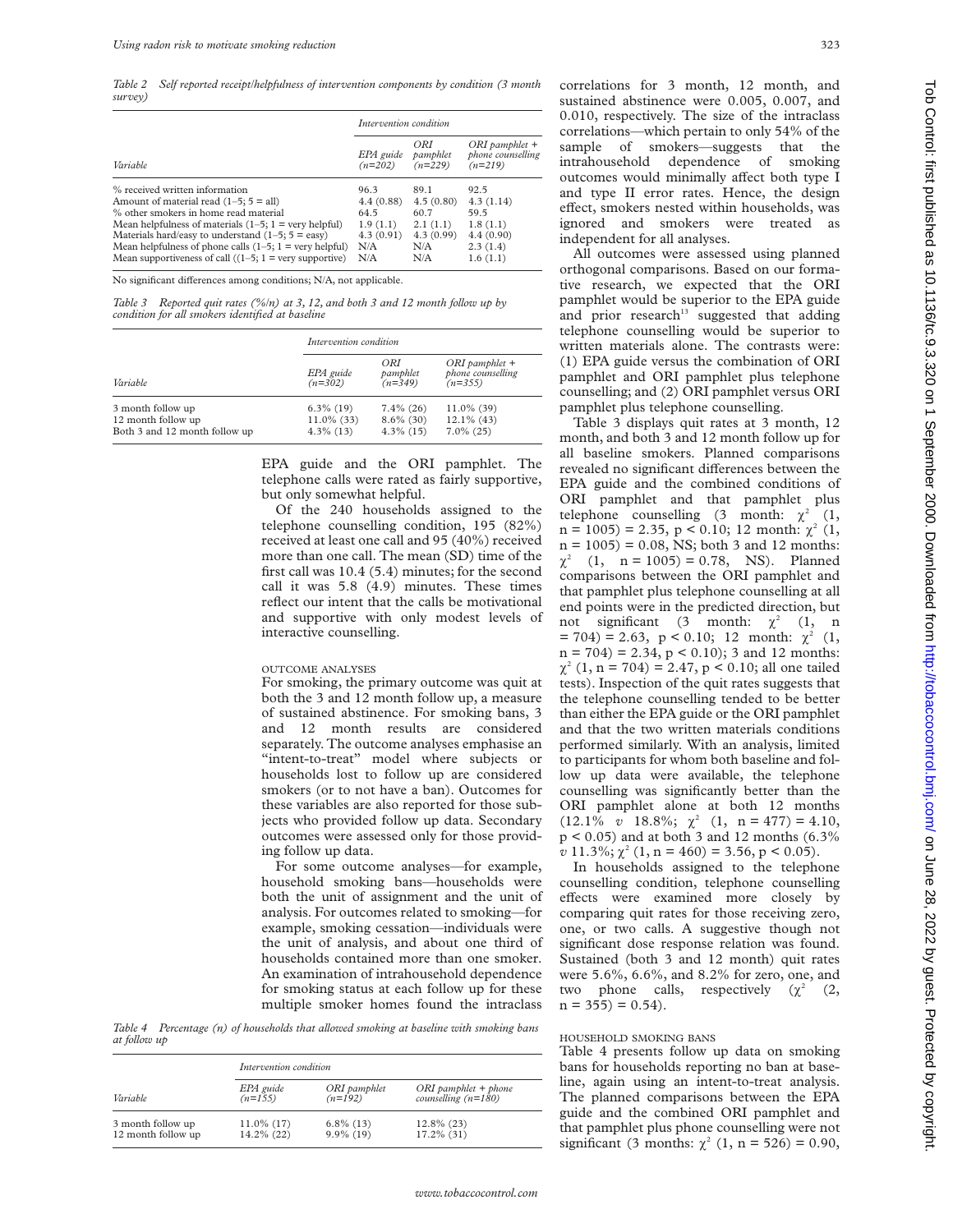NS; 12 months:  $\chi^2$  (1, n = 526) = 0.05, NS). The second planned comparison showed that telephone counselling plus the ORI pamphlet was superior to the ORI pamphlet alone for both end points  $(3 \text{ months: } \chi^2 \text{ (1,}$  $n = 371$ ) = 3.77,  $p < 0.05$ ; 12 months:  $\chi^2$  (1,  $n = 371$  = 4.21,  $p < 09.05$ ). The EPA guide produced smoking bans intermediate between the other two conditions. A post hoc analysis revealed no difference between the EPA guide and the ORI pamphlet plus telephone counselling. The pattern of results for only those households providing follow up data was very similar to the intent-to-treat analyses. Telephone counselling effects again were examined by comparing households which received zero, one or two calls. Households receiving one or two calls tended to have new bans at 12 months (18.9%) more than those receiving no calls (9.4%), but the difference was not significant ( $\chi^2$  (1, n = 180) = 1.68,  $p < 0.19$ ).

The relation between household smoking bans and quitting smoking was examined. At 3 months, 38.8% of those households with at least one smoker who quit smoking instituted a new household smoking ban, as compared to 7.1% of those households where no smokers quit  $(\chi^2 \quad (1, n = 526) = 49.12, p < 0.001)$ . Similarly, at 12 months, 46.6% of those households with at least one member who quit smoking instituted a new smoking ban compared to 9.6% where no members quit smoking  $(\chi^2 (1, n = 526) = 59.59, p < 0.001)$ . Quitting and establishing household smoking bans are interrelated.

#### SECONDARY ANALYSES

Changes in smoking rates for those who did not quit smoking and in behaviours related to radon mitigation were also examined using covariance analyses to adjust for baseline levels on these continuous measures. As previously reported, <sup>5</sup> at 3 months follow up telephone counselling led to reported reductions in smoking and to other radon mitigation behaviours such as retesting for radon or trying to fix the house to reduce radon compared to written materials only. At 12 month follow up, controlling for extent of smoking at baseline, family members who received the EPA booklet smoked more cigarettes than those in the other two conditions combined (adjusted means 20.72 *v* 19.29, F (1, n = 572) = 3.53, p < 0.05); those in the ORI pamphlet condition smoked more cigarettes than those in the ORI pamphlet plus telephone counselling condition (adjusted means 19.83 *v* 18.64, F  $(1, n = 394) = 2.83$ , p < 0.05). There were no differences between groups regarding cigarettes smoked inside the home. (The intraclass correlation for decreased cigarette smoking was 0.013; for decreased cigarettes smoked inside, 0.016.) Radon mitigation behaviours were not assessed at 12 months since we assumed these actions—taken only by relatively few households—would occur within the first 3 months of the intervention.

#### PREDICTOR ANALYSES

Using data from all smoking household members, we predicted quitting smoking at each end point from the following variables measured at baseline: number of cigarettes smoked, proportion of cigarettes smoked indoors, intention to quit smoking, and the presence of other smokers in the home. We examined the interaction between intervention condition (assessing the effect of each planned contrast separately) and each of these predictors. Across conditions, both number of cigarettes smoked at baseline and intention to quit smoking (contemplation ladder) predicted 3 and 12 month quitting, as well as consecutive quit at both 3 and 12 months (intention to quit: odds ratio (OR) 1.24, 95% confidence interval (CI) 1.10 to 1.40; cigarettes/day: OR 0.96, reciprocal OR 1.04, 95% CI 1.01 to 1.08). The second planned contrast—the ORI pamphlet plus telephone counselling condition versus the ORI pamphlet alone—also significantly predicted cessation at all end points. With this contrast in the equation, number of cigarettes smoked and intention to quit remained significant predictors. The interaction of this contrast with each predictor variable was not significant. We also predicted new household bans from children present in the home and the number of smokers in the home. Controlling for baseline bans, neither variable was a significant predictor.

# **Discussion**

Working with a public utility company proved to be a very effective way to reach smoking households and engage them with the radon– smoking synergy issue. Over 40% of the estimated smoking households in our population returned coupons. The research sample was quite cooperative with 91% providing 3 month follow up data, 82.5% providing data at 12 months, and 80% at both follow up assessments. These response rates are comparable to those attained in health care setting  $interventions<sub>14</sub><sup>14</sup>$  and attrition rates were similar across the three conditions. The utility company received only positive feedback from customers, and their staff proposed authoring a short paper on the radon–smoking programme that was published in a trade journal.<sup>15</sup>

Planned orthogonal comparisons on quit rates and smoking bans partially confirmed expectations that telephone counselling would be more effective than the ORI pamphlet only. These differences were significant for bans at both 3 and 12 month follow up, but did not reach significance for the key smoking cessation outcome—quitting at both 3 and 12 month follow up using the intent-to-treat model. The relative effectiveness of telephone counselling in this study is consistent with a meta-analytic review of randomised trials evaluating this intervention modality.<sup>13</sup> More consistent delivery of the telephone intervention might increase the impact of the intervention. Nearly 20% of households received no calls and less than half received two calls; and both quitting and new bans tended to increase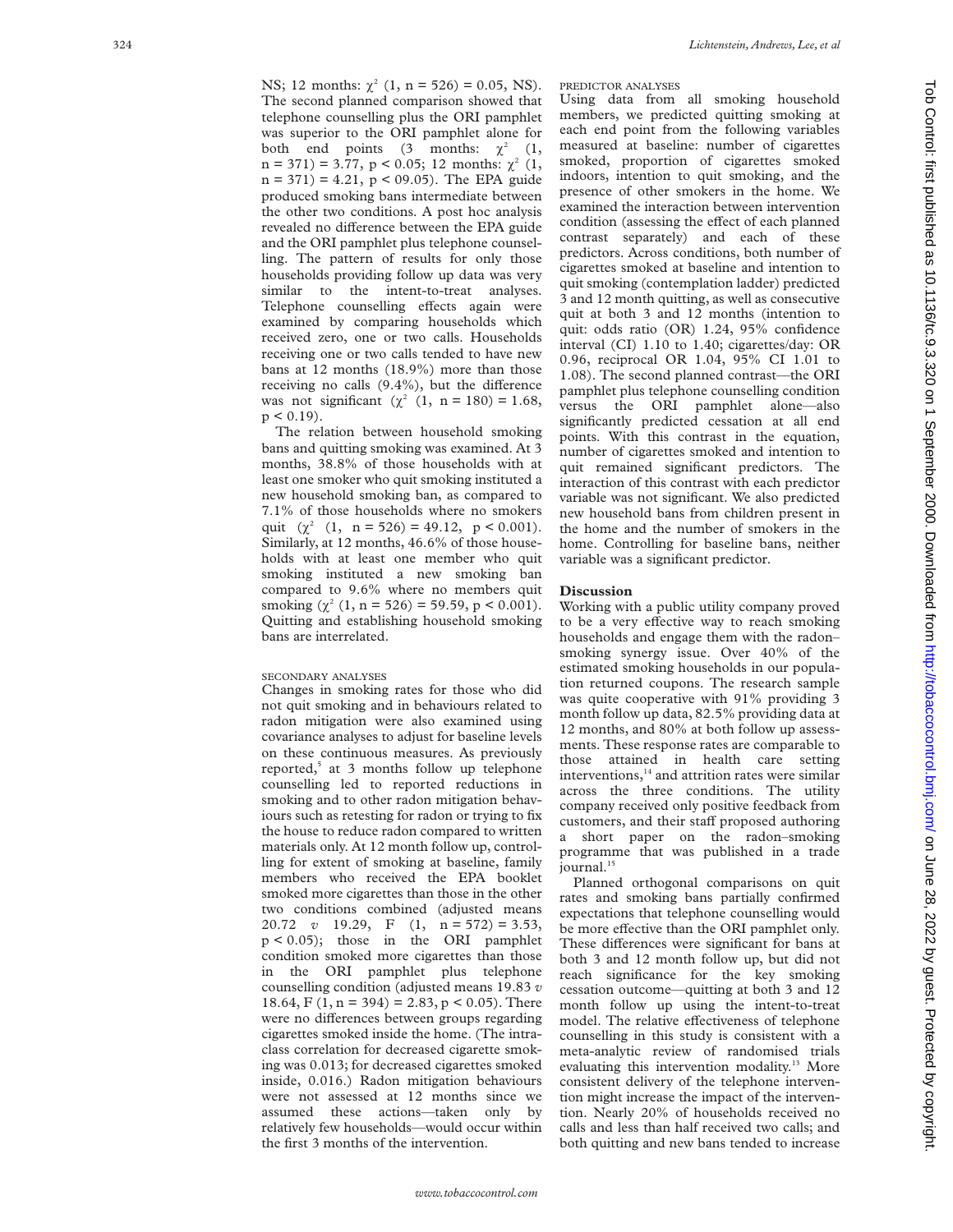as the number of calls increased. Staffing problems were partly responsible for our not counselling more households.

The second set of planned comparisons revealed no significant differences between the EPA guide and the combination of the ORI pamphlet and that pamphlet plus phone counselling. Contrary to our expectation, the EPA guide was consistently equal to or slightly superior to the ORI pamphlet with respect to both quitting smoking and bans or smoking restrictions. We invested considerable formative research in developing the ORI pamphlet, intending it to be short, focused, and more readable than the EPA guide, which was much more lengthy and said relatively little about the smoking–radon synergy. Process data, however, indicated that ratings of the two pamphlets were similar. Perhaps the "official" status of the EPA guide as a government document outweighed its other drawbacks. In any case, these results replicate findings in the smoking cessation literature showing that different kinds of written materials usually do not produce differences in quit rates.<sup>16</sup> Although this was not tested directly, a combination of the EPA guide and telephone counselling should be as or more effective than the ORI pamphlet and telephone counselling.

The overall quit rates are modest as would be expected from a low intensity intervention with participants lost to follow up counted as smokers. The sustained quit rates, in fact, are quite similar to those reported by Hollis and colleagues $14$  in a primary care setting using the same sustained quitting measure as we employed. Hollis and colleagues' intervention comprised of clinician advice, a targeted video, written materials and brief counselling from a nurse, and one brief follow up telephone support call. Their intervention yielded a 7% quit rate compared to 4% for clinician advice only, a significant difference given their considerably larger sample size.

While 26% of households containing smokers had household smoking bans at baseline, telephone counselling led to a significant increase in such bans. Many smokers seem sensitive to the effects of environmental tobacco smoke and choose not to smoke in their homes. We note, however, that bans and quitting were strongly interrelated; most, but not all, new bans occurred in households where someone quit smoking.

Quitting smoking was associated with greater readiness to quit and lower rates of smoking consistent with many other reports.<sup>9 14</sup> These factors, however, did not interact with treatment condition; telephone counselling was effective over a range of individual and household characteristics.

Some limitations of this study should be noted. We relied on self reports of smoking cessation, including some proxy reporting. While this might inflate overall quit rates, it is very unlikely to affect differences among conditions.17 18 Our partnership with one local utility worked very well. How well our approach generalises to other utility companies and to households with higher radon

concentrations remains to be examined. Our sample population was almost entirely white. A recent qualitative study suggests that African Americans are more suspicious of government sponsored materials like the EPA guide used in this study.19 Although the recruitment coupons were aimed at all smoking households, only about 40% responded and about 25% eventually participated. An intervention through utility companies does not have the potential to reach virtually all smokers in the population of interest as do, for example, health care setting programmes.<sup>7</sup> However, virtually all households can be reached via utility companies, including smokers who do not access health care settings.

Focusing on the radon–smoking synergy and working through utility companies seems very promising. Our emphasis on smoking reduction rather than remediating high radon homes is consistent with the analyses presented by Warner and his colleagues,<sup>4 20</sup> and targeting households with smokers is also consistent with the recommendations of Kennedy and associates.<sup>21</sup> This approach provides a novel way of demonstrating the dangers of smoking and second hand smoke, and utility companies can reach large populations of households. It has also been suggested the radon–smoking synergy "...can now be used in a new publicity campaign against smoking, focused on the previously unappreciated additional dangers of smoking that stem from its synergism with other airborne carcinogens".

Preparation of this paper was supported by grant RO1 CA68186-03 from the National Cancer Institute. We thank the staff and customers of the Emerald People's Utility District for their cooperation; Gallipot Inc for supplying radon test kits; Lyn Foster, Maureen Barckley, Barbara Eisenhardt, and Shari Reyna for help with project management, data analyses and phone counselling; and Connie Key for help with the manuscript.

- 1 Environmental Proptection Agency. *Technical support document for the 1992 citizen's guide to radon (EPA 400-R-92– 011).*Washington, DC: Environmental Protection Agency, 1992.
- 2 Reif AE, Heeren T. Consensus on synergism between cigarette smoke and other environmental carcinogens in the causation of lung cancer. *Adv Cancer Res* 1999;**76**:161–86.
- 3 Pirkle JL, Flegal KM, Bernert JT, Brody DJ, Etzel RA, Maurer KR. Exposure of the US population to environ-mental tobacco smoke: the third national health and nutrition examination survey, 1988 to 1991. *JAMA* 1996; **275**:1233-40.
- 4 Warner KE, Mendez D, Courant PN. Toward a more realistic appraisal of the lung cancer risk from radon: the effects of residential mobility. *Am J Public Health* 1996;**86**:1222–
- 5 Lee ME, Lichtenstein E, Andrews JA, *et al.* Radon-smoking synergy: a population-based behavioral risk reduction approach. *Prev Med* 1999;**29**:1–6.
- 6 Biener L, Abrams DB. The contemplation ladder: validation of a measure of readiness to consider smoking cessation. *Health Psychol* 1991;**10**:360–5.
- 7 Lichtenstein E, Hollis JF, Severson HH, *et al.* Tobacco cessation interventions in health care settings: rationale, model, outcomes. *Addict Behav* 1996;**21**:709–20.
- 8 Hampson SE, Andrews JA, Lee ME, *et al.* Lay understanding of synergistic risk: the case of radon and cigarette smoking. *Risk Anal* 1998;**18**:343–50.
- 9 Prochaska JO, Velicer WD. The transtheoretical model of health behavior change. *Am J Health Promot* 1997;**12**:38–48. 10 Sutton S. Social-psychological approaches to understanding
- addictive behaviours: attitude-behaviour and decision-making models. *Br J Addict* 1987;**82**:355–70.
- 11 COMMIT Research Group. Community intervention trial for smoking cessation (COMMIT): II. Changes in adult cigarette smoking prevalence. *Am J Public Health* 1995; **85**:193–200.
- 12 Hampson SE, Andrews JA, Lee ME, Lichtenstein E, Barck-ley M. Radon and cigarette smoking: perceptions of this synergistic health risk, *Health Psychol* 2000;**19**:247–52.